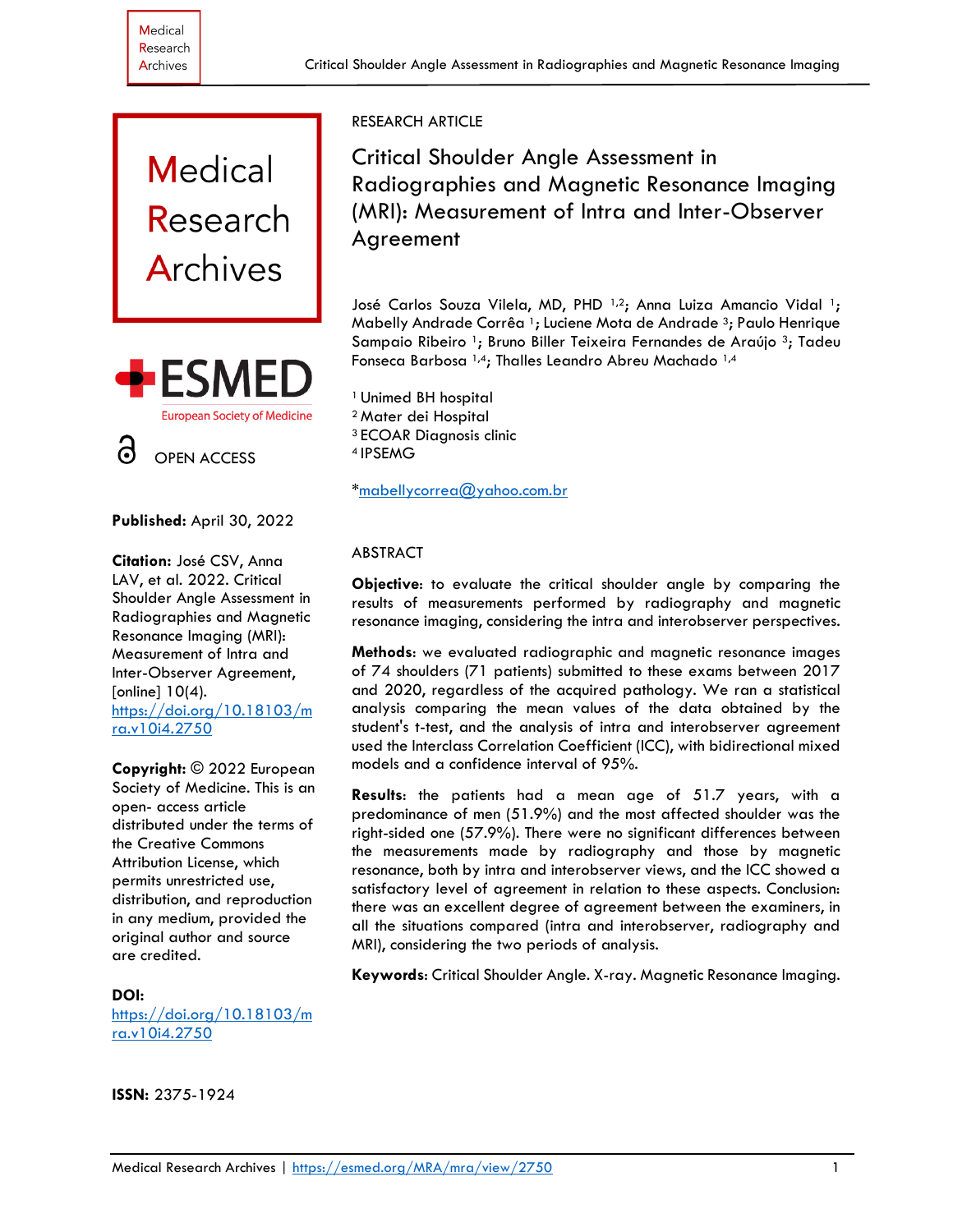## **INTRODUCTION**

Shoulder injuries are not uncommon and can affect people of both sexes, different age groups, social classes and professions, representing the third most frequent musculoskeletal complaint by patients seeking orthopedic medical services. The incidence of shoulder problems is estimated to vary between seven and 25 of every 1,000 consultations with physicians in general, with a projected prevalence between 6.9% and 34%1,2. Its annual occurrence in the general population is estimated at 7%, with an annual prevalence between 5% and 47%; and about 40% of cases tend to become chronic. The prevalence of shoulder pain, associated with painrelated range of motion restriction, with inability to perform daily activities can affect up to 20% of the population3,4.

Shoulder pathologies, which include glenohumeral osteoarthrosis and rotator cuff disorders, have multifactorial causes<sup>5</sup>. Intrinsic (physiological) and extrinsic (morphological) factors have been proposed as risks for shoulder pathologies and, therefore, are of great interest in defining the best prognosis and management for each patient. When analyzing quantitative scapular anatomy, there are direct associations between specific radiographic parameters and cuff injuries. It is also clear that increased glenoid retroversion is associated with anterior cuff tears, while anteversion expansion is associated with posterior cuff injuries<sup>5,6.</sup> In addition, there are reports on the relationship between lateral extension of the acromion and progression to rotator cuff injuries and osteoarthrosis7.

Nyffeler et al. published that a high index results in a more vertical orientation of the force vector amidst deltoid fibers, which tend to pull the humeral head upwards, requiring the supraspinatus tendon to exert a greater horizontal force to stabilize the center of rotation during active abduction. 7-9 However, in shoulders with a shorter acromion, the compressive component of the deltoid would become dominant and synergistic with the supraspinatus's vector. This should cause a load increase on the surface of the glenohumeral joint, favoring degenerative wear and causing osteoarthrosis, while reducing tension on the rotator cuff. 8,9

More recently, this critical shoulder angle definition, proposed by Moore et al., has been advocated to quantify the combination of glenoid tilt and lateral acromion.10,11 This parameter was obtained by the

angle formed between a line that connects the superior and inferior margins of the glenoid and drawn from the inferior margin of the glenoid to the inferolateral border of the acromion. Considerably, some studies have shown that the critical shoulder angle could be a predictor of primary osteoarthrosis and rotator cuff tear. A greater critical shoulder angle (greater than 35º) would be associated with rotator cuff injuries and a lower critical shoulder angle (less than 30º) with osteoarthrosis. 12-14

Many studies indicate that critical shoulder angles and larger acromial indices are associated with larger, full-thickness rotator cuff injuries. 8,11,15-18 When analyzing the shoulder radiographs of 46 patients in 2017, Gomide et al. concluded that there is a correlation between the increase in the critical shoulder angle value and the increase in the occurrence of rotator cuff injuries, a hypothesis already confirmed and advocated by Moor et al., in 2013.<sup>10,19</sup> The study also reinforces the importance of prior knowledge about the possible causes of rotator cuff injuries, considering that among them is the shoulder critical angle, quantifying the extension of the acromial coverage without being influenced by a flattening of the humeral head or excessive bone erosion of the posterior glenoid cavity - both of which are typically found in glenohumeral osteoarthritis. Additionally, the critical shoulder angle does not only reflect acromial coverage, but also the glenoid tilt, and integrates both risk factors into a biomechanical parameter. 19

These analyzes are compatible with the concept that a healthy shoulder has a balanced mechanical load. Previous studies have reported a negative correlation between rotator cuff tears and the prevalence of osteoarthrosis.<sup>20</sup> In their study, Moor et al. reported that 93% of patients with a critical shoulder angle lower than 30º had osteoarthritis. The measurement of the critical shoulder angle is often performed on anteroposterior radiographs of the shoulder to determine the angle between the glenoid and the glenoacromial planes.10,21 Despite the proven reliability of critical shoulder angle measurements in radiographs and computed tomography in the current literature, there is still little information about its measurement in magnetic resonance images.

This is a retrospective study, which goal is to evaluate the critical shoulder angle from values measured by radiographs and magnetic resonance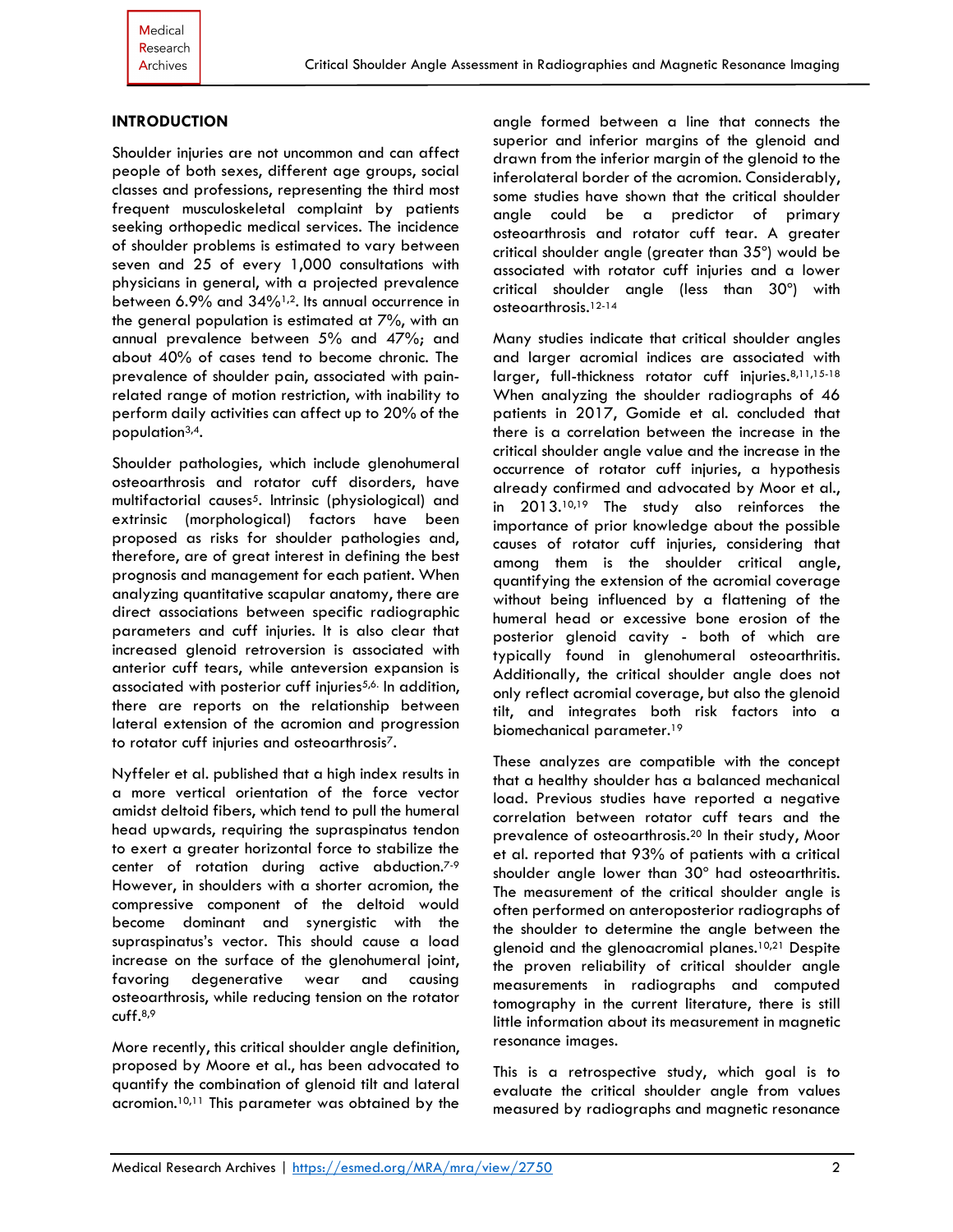imaging, under the intra and interobserver viewpoints.

#### **METHODS**

We started this study after we got approval by the Ethics Committee of Governador Magalhães Pinto hospital. We searched the database of the radiologic service for all patients over 18 years of age who underwent imaging tests as a request from the two senior examiners between 2017 and 2020, regardless of the pathology that motivated the exam. From all the patients found, we searched for those who underwent radiographs and MRI of the same shoulder. After we selected the patients, the two senior examiners, both orthopaedic surgeons, assessed patients' medical records and radiographs, and were excluded those individuals who presented radiological signs of previous fractures that compromised the measurement of the critical shoulder angle, those with a previous history of shoulder surgeries, those with radiographs with any sign of glenohumeral osteoarthrosis and those with exams performed at different times, exceeding the maximum period of one year. We found that 74 shoulders (71 patients) met the inclusion and exclusion criteria. After the two radiologists primarily examined the radiological images, additional 17 shoulders (17 patients) were excluded from the study, due to a technical error in radiological positioning, leaving 57 shoulders (54 patients) in the study.

All images were collected in a single database in Digital Imaging and Communications in Medicine (DICOM) format and were analyzed by two radiologists from the same service. Digital radiographs were evaluated in the true anteroposterior view of the shoulder and magnetic resonance imaging using a coronal oblique section on T(1). The two radiologists performed the measurements individually at the same time and repeated the same procedure one week after the first measurement. All data were collected to one decimal point using the OsiriX v.5.8.2 32-bit software.

On radiographs, the critical shoulder angle was measured as described by Moor et al., using anteroposterior radiographs of the shoulder (true AP)10. A vertical line was drawn connecting the upper edge of the glenoid (point 1a) to the lower edge (point 2a). Then, another line was drawn from the lower border of the glenoid (point 2a) to the lateral border of the acromion (point 3a). As an exclusion criterion for exams with positioning errors, the Suter-Henninger (SH) classification system was adopted and, as proposed by Suter et al., the radiographs classified by both radiologists as belonging to the B1, B2, B3 or D1, D2, D3 standards were excluded from the study<sup>22</sup>.

In magnetic resonance imaging, the critical shoulder angle was measured using the coronal obliquederived cross-section T(1) at different levels. Initially, we established the magnetic resonance slice that would cross the center of the glenoid, in order to mark its upper and lower edges (1b and 2b respectively); and the line connecting the two points was drawn. Then, we identified the extreme lateral point of the acromial border (3b); and we drew the line connecting the inferior border of the glenoid (point 2b) to the lateral border of the acromion (point 3b). By superimposing the captured images, the critical angle of the shoulder was calculated.

The statistical analysis of the data was carried out together with a statistician, comparing the means using the Student's t test, which consists of a hypothesis test, using statistical concepts to reject or not a null hypothesis when the test statistic (t) follows the *student* distribution<sup>23</sup>.

First, we ran an exploratory analysis to determine the normality of the collected data, when the D'Agostino-Pearson and Shapiro-Wilk tests were used, which enabled the calculation of the difference between their values and the value expected by the parametric distribution. Then, we obtained the mean, standard deviation and minimum and maximum values from each examiner. The comparative analysis between the techniques (radiography/magnetic resonance) and between the examiners (A1, A2 / B1, B2) was performed using the unpaired Student's t-test, with the results presented in tables and graphs.

The intra- and inter-observer agreement analyzes used the Intraclass Correlation Coefficient (ICC), using bidirectional mixed models, or two-way mixed models, with a confidence interval of 95%  $|CI = 95\%|$ . In all analyzes performed, the differences found were considered statistically significant when the p value was lower than 0.05, i.e.,  $p < 0.05$ . For statistical analyses, we used the GraphpadPrism® software, version 5.0 for Windows, and the Stata® program, version 14.0.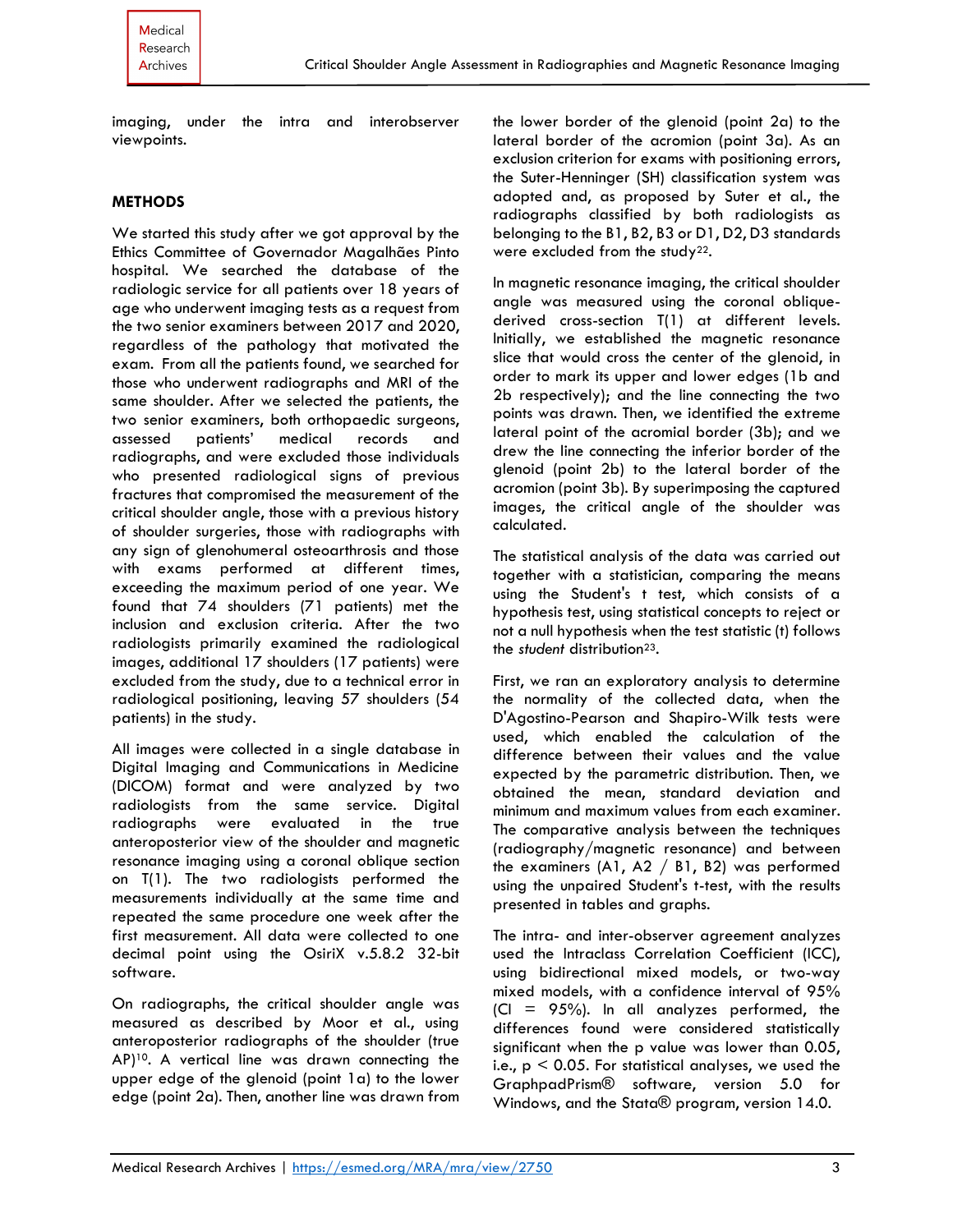# **RESULTS**

The results obtained revealed that the patients included in the study had a mean age of 51.7 years, ranging from 18 to 85 years of age; with a slight predominance of males (51.9%), compared to females (48.1%). Regarding the affected shoulder, the right side had a higher occurrence, with 57.9%, and the left side represented 42.1% of the total (Table 1).

#### **Table 1: Age, sex and affected side distribution.**

| Age range $n = 54$ |           |              | Sex (n / $\%$ ) n = 54 |                |          | Affected side $(n / \%)$ n = 57 |          |      |          |
|--------------------|-----------|--------------|------------------------|----------------|----------|---------------------------------|----------|------|----------|
| Mean age           | Years     | <b>Males</b> |                        | <b>Females</b> |          | <b>Riaht</b>                    |          | Left |          |
| 51.7               | $18 - 85$ | 28           | $51.9\%$ 26            |                | 48.1% 33 |                                 | 57.9% 24 |      | $42.1\%$ |

Source: Prepared by the author.

Measurement of the critical shoulder angle was performed by two radiologists (A and B), who used radiographs and magnetic resonance imaging at two different times, with a one-week interval between measurements. Therefore, initially, we calculated the mean, standard deviation and

minimum and maximum values from each examiner, enabling the comparative analysis between the evaluators' critical shoulder angle measurements, according to radiography and magnetic resonance techniques.

|  |  | Table 2: Comparative analysis between critical shoulder angle measurements - radiography technique. |
|--|--|-----------------------------------------------------------------------------------------------------|
|  |  |                                                                                                     |

| Radiography            | Mean  | <b>SD</b>             | Min - Max                |
|------------------------|-------|-----------------------|--------------------------|
| A <sub>1</sub>         | 34.54 |                       | $\pm$ 4.84 21.80 - 44.50 |
| A <sub>2</sub>         | 34.36 |                       | $\pm$ 4.65 22.20 - 44.30 |
| B <sub>1</sub>         | 33.39 |                       | $\pm$ 4.83 22.40 – 47.20 |
| <b>B2</b>              | 34.38 |                       | $\pm$ 4.81 24.00 - 47.70 |
| Intraobserver analysis |       |                       |                          |
| <b>Examiners</b>       |       | p-value               |                          |
| $A1 \times A2$         |       | $0.8454$ <sup>T</sup> |                          |
| $B1 \times B2$         |       | $0.2761$ <sup>T</sup> |                          |
| nterobserver analysis  |       |                       |                          |
| <b>Examiners</b>       |       | p-value               |                          |
| $AI \times BI$         |       | $0.2081$ <sup>T</sup> |                          |
|                        |       |                       |                          |
| $A2 \times B2$         |       | $0.9830$ <sup>T</sup> |                          |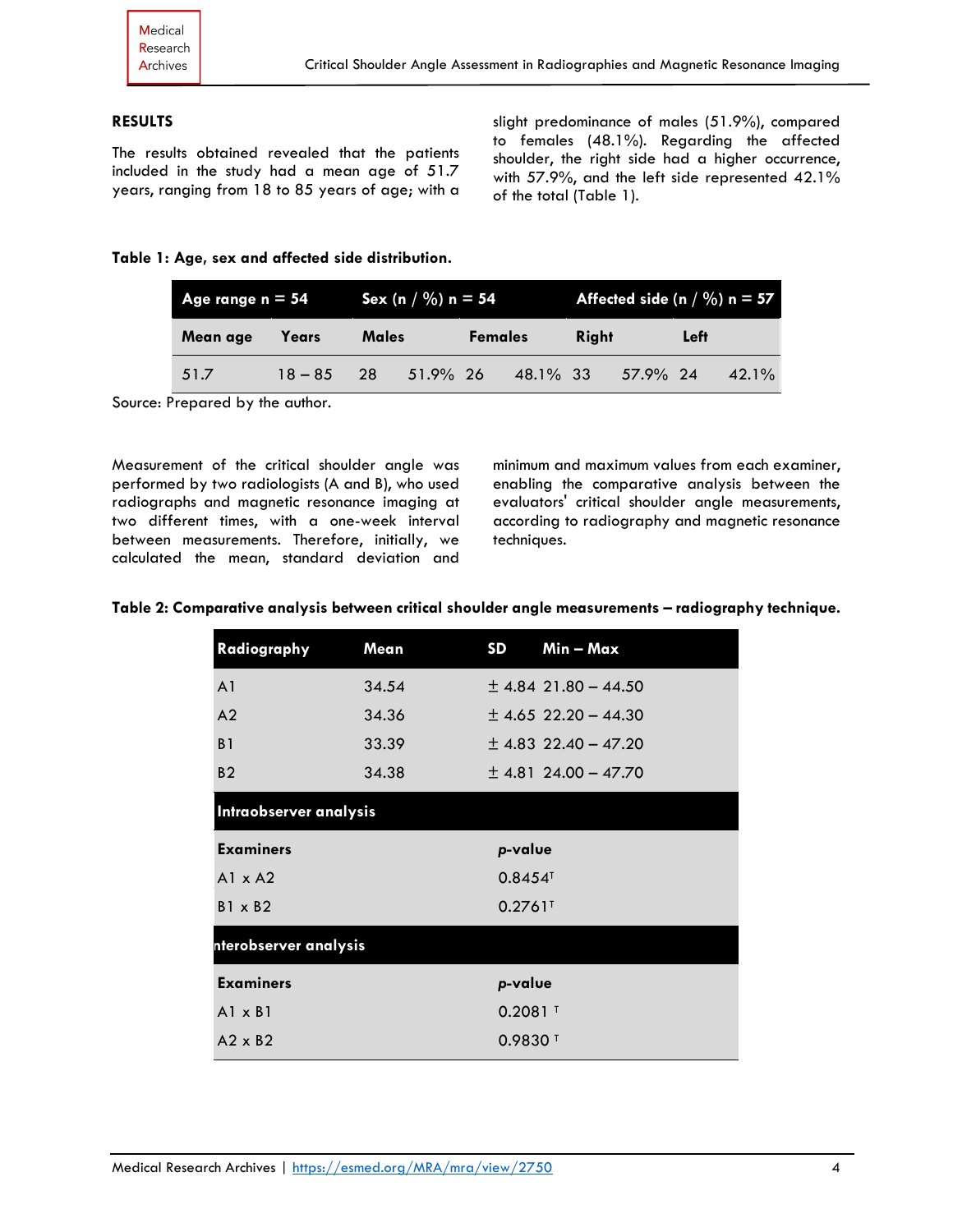Legend: SD – Standard Deviation; A1 – first radiologist in the first evaluation; A2 – first radiologist in the second evaluation; B1 – second radiologist in the first evaluation; B2 – second radiologist in the second evaluation; T – Student's ttest.

According to Table 2, the comparison between the measurements of the critical shoulder angle, based on the radiographic technique used by examiners A and B, does not show significant differences both among intra and interobservers, indicating a  $p >$ 0.05. Therefore, the means and standard deviations obtained between the two examiners, in both evaluation periods, are considered statistically equal.

|  |                  |  |  | Table 3: Comparative analysis between critical shoulder angle measurements - magnetic resonance |  |
|--|------------------|--|--|-------------------------------------------------------------------------------------------------|--|
|  | (MRI) technique. |  |  |                                                                                                 |  |

| <b>MRI</b>             | Mean  | <b>SD</b>             | Min - Max                |
|------------------------|-------|-----------------------|--------------------------|
| A <sub>1</sub>         | 33.23 |                       | $\pm$ 4,53 21,19 - 42,80 |
| A <sub>2</sub>         | 32.98 |                       | $\pm$ 4,50 21,70 – 43,30 |
| B <sub>1</sub>         | 31.89 |                       | $\pm$ 4,72 21,60 - 42,60 |
| B <sub>2</sub>         | 32.10 |                       | $\pm$ 4,60 21,70 – 42,50 |
| Intraobserver analysis |       |                       |                          |
| <b>Examiners</b>       |       | p-value               |                          |
| $AI \times A2$         |       | 0.7691                |                          |
| $B1 \times B2$         |       | $0.8128$ <sup>T</sup> |                          |
| nterobserver analysis  |       |                       |                          |
| <b>Examiners</b>       |       | p-value               |                          |
| $AI \times BI$         |       | $0.1267$ <sup>T</sup> |                          |
| $A2 \times B2$         |       | $0.3054$ <sup>T</sup> |                          |

Legend: SD – Standard Deviation; A1 – first radiologist in the first evaluation; A2 – first radiologist in the second evaluation; B1 – second radiologist in the first evaluation; B2 – second radiologist in the second evaluation; T – Student's t-test.

The comparative data shown in Table 3 reveal that there were no significant intra- and inter-observer differences in the measurements of the critical shoulder angle by the magnetic resonance technique, with a  $p > 0.05$ . Such results indicate that the means and standard deviations obtained by each of the examiners in the two analyzed periods were statistically equal.

In order to facilitate the visual interpretation of the comparison of data related to measurements of the critical shoulder angle, performed through radiographs and magnetic resonance imaging, by the two examiners, these results are graphically demonstrated in Figure 1, containing Figures 1A and 1B.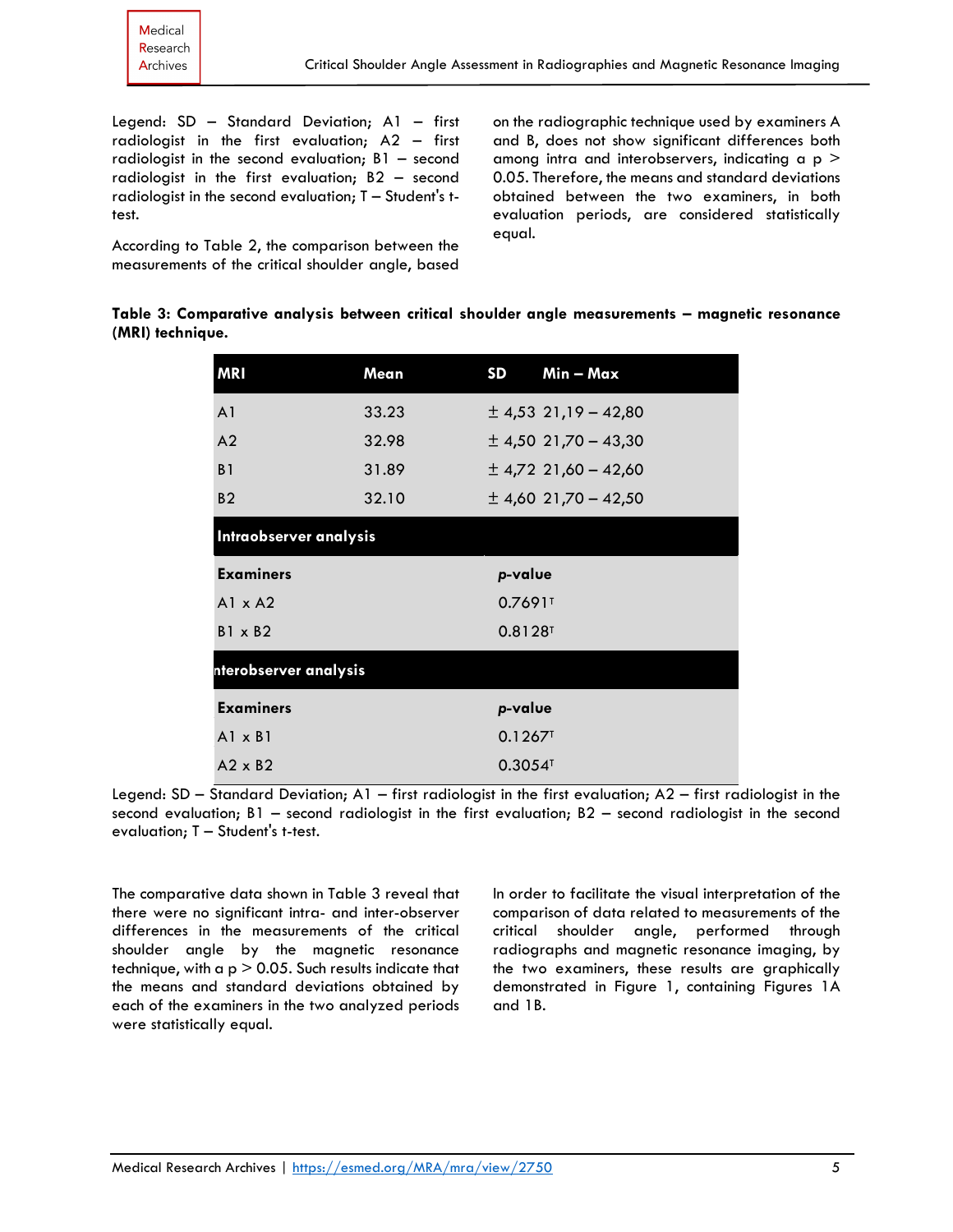



The horizontal line in each box represents the mean value from each examiner; the box, the standard deviation; and the bars, the minimum and maximum values. A1 and A2: first examiner in the first and second evaluations, respectively. B1 and B2: second rater in the first and second assessment, respectively.

Table 4 depicts the comparative analysis of the critical shoulder angle measurements from each examiner radiologist, performed in the two evaluated periods, which considered the mean, standard deviation and p-value, according to radiography and MRI.

**Table 4**: Comparative analysis of the measurements of the critical shoulder angle from each examiner in the periods evaluated – radiography and magnetic resonance imaging (MRI) techniques.

|                                | Radiography MRI |       | p-value   |
|--------------------------------|-----------------|-------|-----------|
| <b>General Mean Examiner A</b> |                 |       |           |
| Mean                           | 34.45           | 33.10 | $0.0285*$ |
| <b>SD</b>                      | ± 4.73          | ±4.49 |           |
| <b>General Mean Examiner B</b> |                 |       |           |
| Mean                           | 33.88           | 32.00 | $0.0030*$ |
| <b>SD</b>                      | ±4.82           | ±4.64 |           |

SD – Standard Deviation; \* p-value considered statistically significant (p < 0.05), according to the Student's t-test.

As shown in Table 4, the analysis of the general mean from each examiner radiologist, in the two periods included, for both examiners, indicated that the measurements of the critical shoulder angle obtained by radiography are statistically higher than those obtained by MRI, were  $p = 0.0285$  and  $p = 0.0030$ , respectively.

To facilitate the interpretative visualization of the comparative analysis, the data related to the general average from each examiner in the measurements of the critical shoulder angle, in the two periods evaluated, by radiography and magnetic resonance imaging, are presented in Figure 2, containing Figures 2 A and 2B.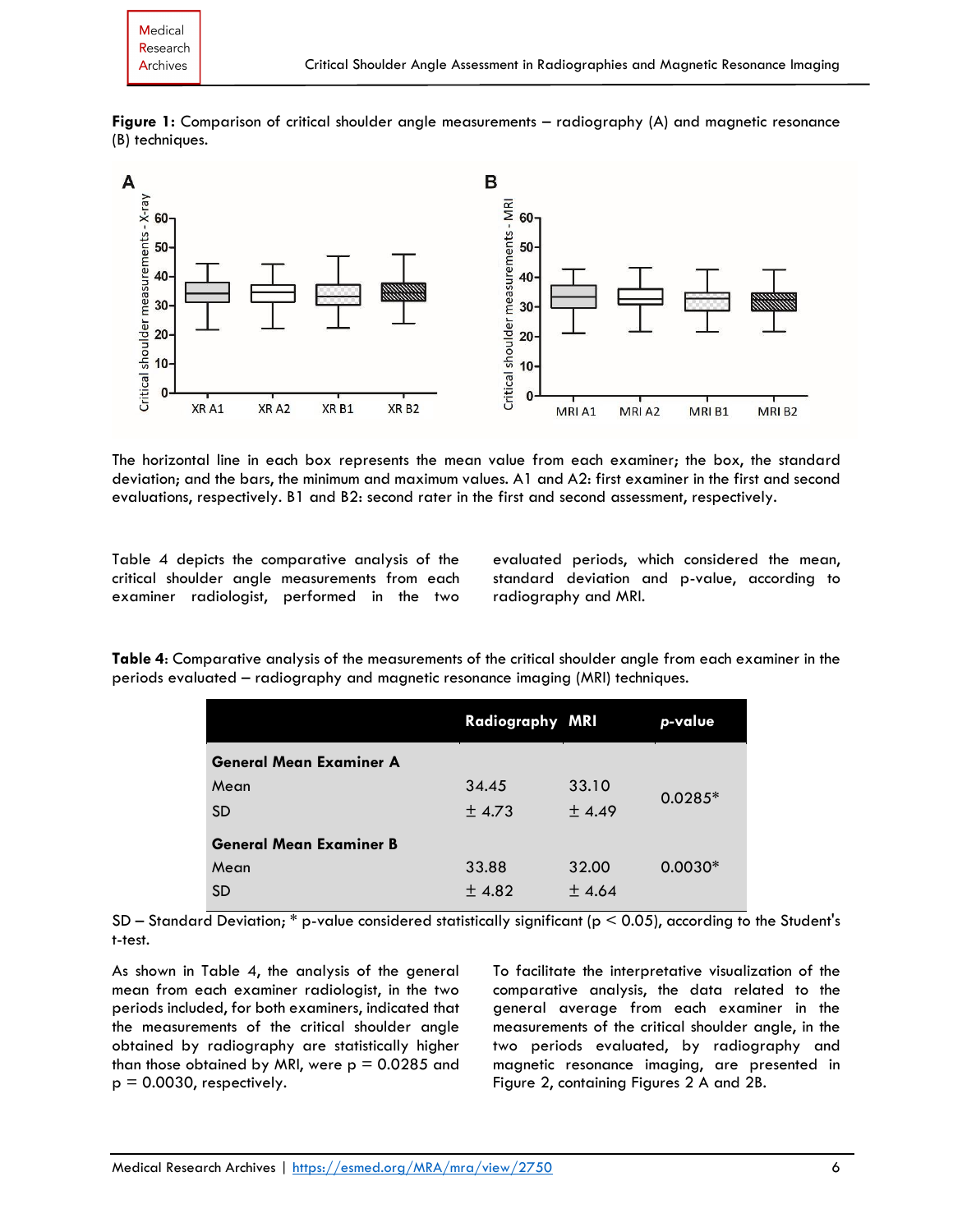**Figure 2:** Comparison of the overall mean of critical shoulder angle measurements – radiography (XR) and magnetic resonance imaging (MRI) techniques in A (overall mean from examiner A) and B (overall mean from examiner B).



The horizontal line in each box represents the mean from each examiner, in each technique; the box, the standard deviation; and the bars, the minimum and maximum values. (\*):  $p < 0.05$ , according to Student's t test.

The agreement analysis, Intraclass Correlation Coefficient (ICC), includes the comparison of the measurements results of the critical shoulder angle from the two evaluating radiologists, intra and interobserver, according to radiography and magnetic resonance imaging, as shown in Table 5.

The Intraclass Correlation Coefficient (ICC) has the ability to inform how much the observers or examiners agree with each other, comparatively considering the results obtained by each one of them. The interpretation of the ICC is considered simple, because the closer to 1 (one), the more the evaluators agree, and the closer to 0 (zero), the more they disagree in their measurements. The most used classification considers the following ranges:  $ICC < 0.40 = poor agreement; ICC between 0.41$ and  $0.60$  = reasonable agreement; ICC between 0.61 and  $0.75$  = good agreement; and ICC  $> 0.76$ to 1.00 = excellent agreement.

**Table 5:** Analysis of intra and interobserver ICC, according to examiners A and B – radiography and magnetic resonance imaging (MRI) techniques.

| Intraobserver analysis       |            |        |        |  |  |  |
|------------------------------|------------|--------|--------|--|--|--|
|                              | <b>ICC</b> | 95% IC |        |  |  |  |
| Radiography - A1 x A2        | 0.9636     | 0.9384 | 0.9786 |  |  |  |
| Radiography - B1 $\times$ B2 | 0.9527     | 0.8867 | 0.9767 |  |  |  |
|                              |            |        |        |  |  |  |
| $RM - Al \times A2$          | 0.9609     | 0.9338 | 0.9769 |  |  |  |
| $RM - B1 \times B2$          | 0.9645     | 0.9400 | 0.9791 |  |  |  |
| Interobserver analysis       |            |        |        |  |  |  |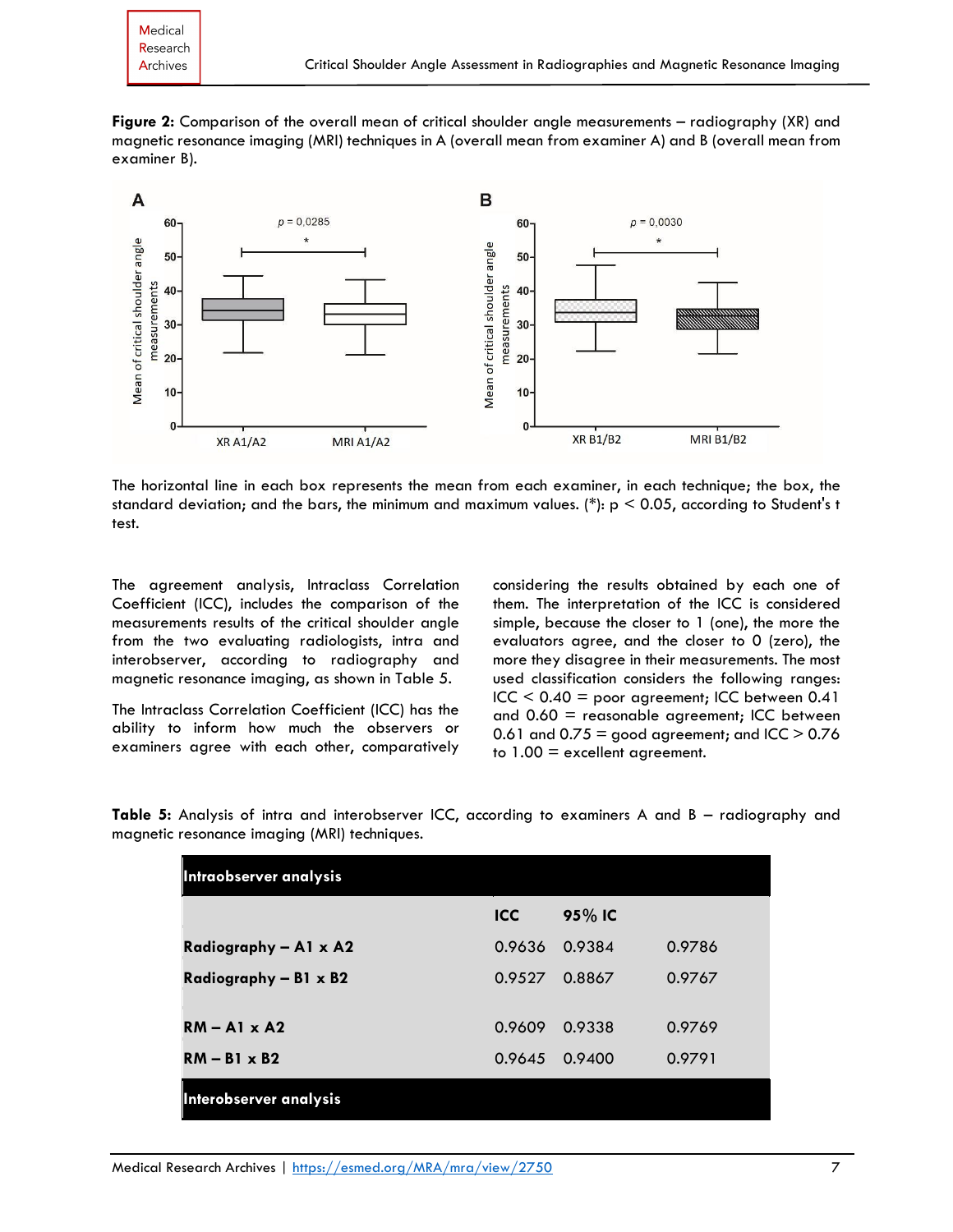|                       | ICC.   | 95% IC |        |
|-----------------------|--------|--------|--------|
| Radiography - A1 x B1 | 0.9339 | 0.8502 | 0.9666 |
| Radiography - A2 x B2 | 0.9674 | 0.9444 | 0.9809 |
|                       |        |        |        |
| $RM - A1 \times B1$   | 0.9075 | 0.7852 | 0.9538 |
| $RM - A2 \times B2$   | 0.9321 | 0.8705 | 0.9625 |

ICC – Intraclass Correlation Test; 95% ICC – 95% confidence interval; A1 – first radiologist in the first evaluation; A2 – first radiologist in the second evaluation; B1 – second radiologist in the first evaluation; B2 – second radiologist in the second evaluation.

Based on the ICC values found, Table 5 shows an excellent agreement between the examiners, depicting that their first and second assessments had high degree of agreement, both in radiography and in the MRI.

Furthermore, according to this classification, the interobserver agreement was excellent, indicating that the results obtained by the two examiners (A and B) were very much similar, regardless of how the results from their first or second evaluation compared, according to Table 5.

## **DISCUSSION**

The critical shoulder angle has been widely used to assess patients with inflammatory and degenerative processes, since it can be used as a predictor of several injuries, especially primary osteoarthrosis, supraspinal rupture and rotator cuff tears;9,11,14, 18,19,24,25 Critical shoulder angle have been described as a good parameter to predict and distinguish between different pathologies. Typically, patients with higher critical angle were diagnosed with rotator cuff tears, and patients with osteoarthritis had lower critical shoulder angle. Evaluation of intra and interobserver agreement is an import parameter to evaluate reproducibility of a parameter or score. Therefore the importance of measuring the critical shoulder angle, through effective imaging tests and compare them, as is the case with radiography and magnetic resonance imaging, in order to look for differences, level of intra and interobserver agreement and, thus, make evidence from its accuracy in the assessment and diagnosis of these patients.

Among the findings of this study, we stress that, for both radiography and magnetic resonance images, there were no significant intra and interobserver differences in the two periods analyzed by the two examiners, making the results obtained statistically equal. Such findings, obtained through the mean and standard deviation of the measurements, indicate that the assessment of the critical shoulder angle is highly effective when performed using both exams and through the two perspectives used in the study, that is, intra and interobserver, regardless of the period of its realization and/or repetition.

In this sense, it is worth noting that there is a scarcity of studies on the comparison of critical shoulder angle assessment between radiographic and magnetic resonance images, in order to obtain intra and interobserver agreement between these two techniques. Even so, it is relevant to mention a recent study carried out by Garcia et al. which aimed to assess the degree of reliability of the critical shoulder angle measurement made by magnetic resonance compared to radiography. Among its results, the study found the absence of a statistically significant difference between these two techniques, indicating only that, regardless of the examiner's experience, there was less variation in data in the evaluations performed by magnetic resonance imaging25. This aspect corroborates our findings from the present study.

Likewise, a study carried out by Spiegl et al., in 2016, aiming to establish the association between the critical shoulder angle, rotator cuff injuries and osteoarthritis, by comparing radiography and MRI measurements, found no significant difference between the data obtained by these two techniques. In addition to finding an association between the critical shoulder angle and the two types of injuries mentioned, the study concluded that the use of both magnetic resonance imaging and radiography in measurements is extremely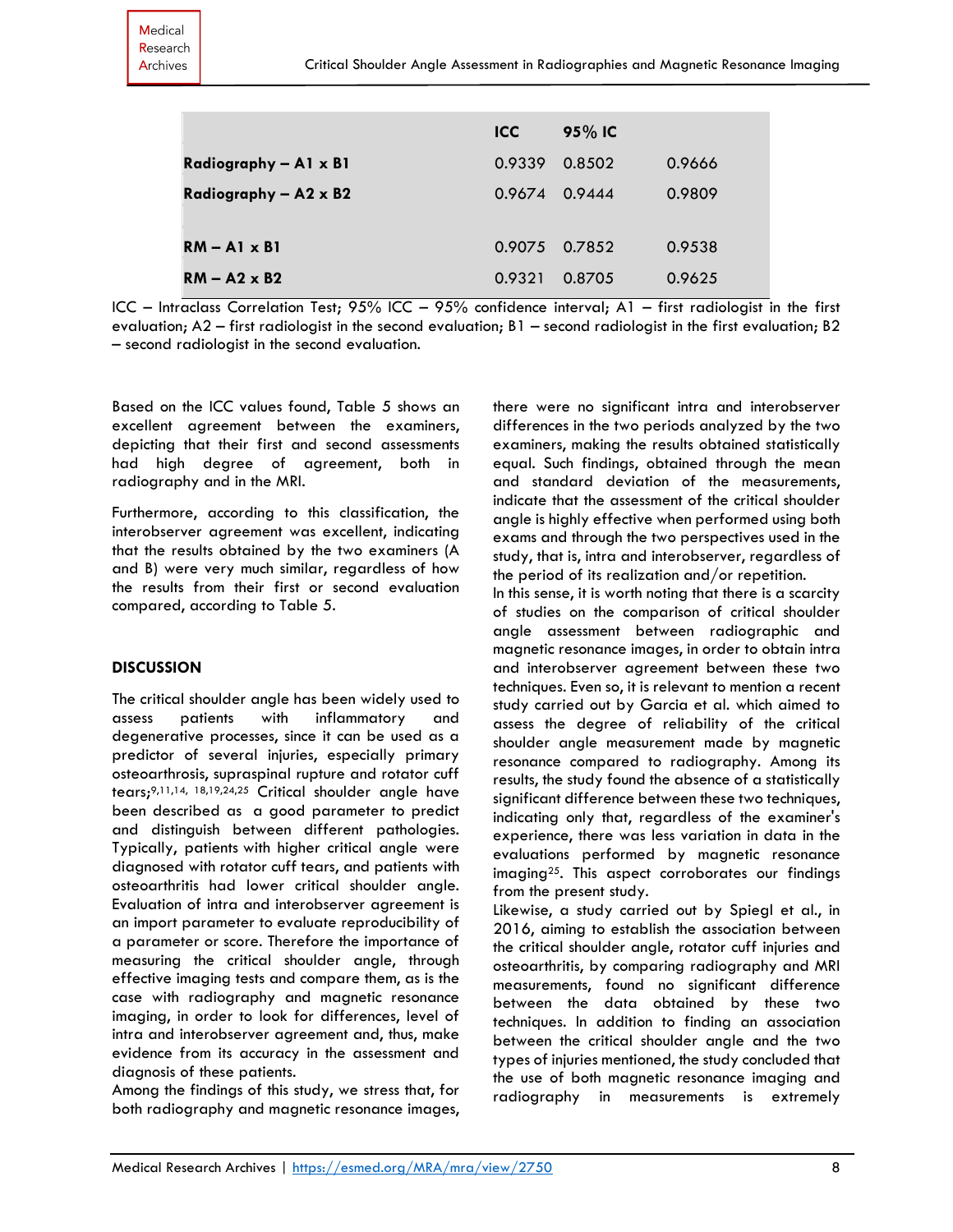effective and highly reliable for the evaluation of patients with these shoulder injuries.<sup>18</sup>

In our study, we found that the general average values found by each examiner, in the two periods considered, indicated that the measurements of the critical shoulder angle resulting from the radiographic technique are statistically higher than those obtained by MRI, with a *p* value lower than 0.05 in both cases, being considered statistically significant. However, the statistically significant interobserver general mean value in measurements of the critical shoulder angle, comparing radiography and magnetic resonance imaging, was also found in studies that, in the end, showed relevant aspects, such as great efficacy and high degree of confidence in the results obtained with the measurements performed by these two techniques and the absence of significant inter and intra-observer differences (mean; standard deviation; p-value), indicating a high level of agreement between

observers/examiners.11,14,18,24,25

In this regard, this study detected a high degree of agreement between the examiners, both from an intra and interobserver perspective, considering both techniques used, that is, radiography and MRI, and such general agreement was classified as excellent according to the interpretive standards of the Intraclass Correlation Coefficient. This result indicates that the measurement of the critical shoulder angle can provide excellent results, in terms of accuracy, reliability and precision, both through radiographic imaging and through magnetic resonance imaging, provided that it is performed by a trained and experienced radiology professional, and one must consider incongruities or insignificant differences between these techniques.

Corroborating these results, the study by Spiegl et al., for instance, concluded that the measurements of the critical shoulder angle obtained from radiographs showed a satisfactory level of statistical agreement with results from the analysis of magnetic resonance imaging<sup>18</sup>. Likewise, the study by Garcia et al. showed conclusively that, in addition to the absence of statistically significant differences, the results from the measurements of the critical shoulder angle, from the comparison between radiographic and magnetic resonance data, showed excellent agreement, with minor caveats in the intraobserver comparison of the resonance magnetic.

It should be noted that, in the study carried out by Spiegl et al., there was a statistically significant difference between the measurements performed by radiography and magnetic resonance imaging in cases of glenohumeral osteoarthrosis, indicating low intraobserver reproducibility and moderate interobserver correlation. This result was attributed to the osteophytosis present at the lower border of the glenoid, which could have compromised the accuracy of measuring the critical shoulder angle. In the present study, radiographs of patients with osteoarthrosis were excluded from the evaluation and, therefore, we cannot state that for this group of patients there is the same precision in the evaluation of the critical shoulder angle performed by magnetic resonance imaging. This aspect proves to be a limiting factor in the results of this study compared to others that included this criterion in the assessment of the critical shoulder angle.

Critical shoulder angle has been described as a good parameter to predict and distinguish between different pathologies. However, this angular assessment only takes in account two parameters, the glenoid angulation and the acromion, ignoring the forces of other muscles. The evaluated parameters influence only at the extremes of movement on the shoulder. We must also consider limitations of imaging methods, as the MRI assessment requires a larger learning curve. Therefore, we believe that the critical angle is a good parameter, but it should not be examined in isolation.

## **CONCLUSION**

There was no statistically significant difference between measurements of the critical shoulder angle, performed using radiography compared to those performed using magnetic resonance imaging, considering the intra and interobserver perspectives, regardless of the assessment periods included in the study.

An excellent degree of agreement was found between the examiners, in all the situations compared (intra and interobserver in radiography and magnetic resonance) in the context of the Intraclass Correlation Coefficient.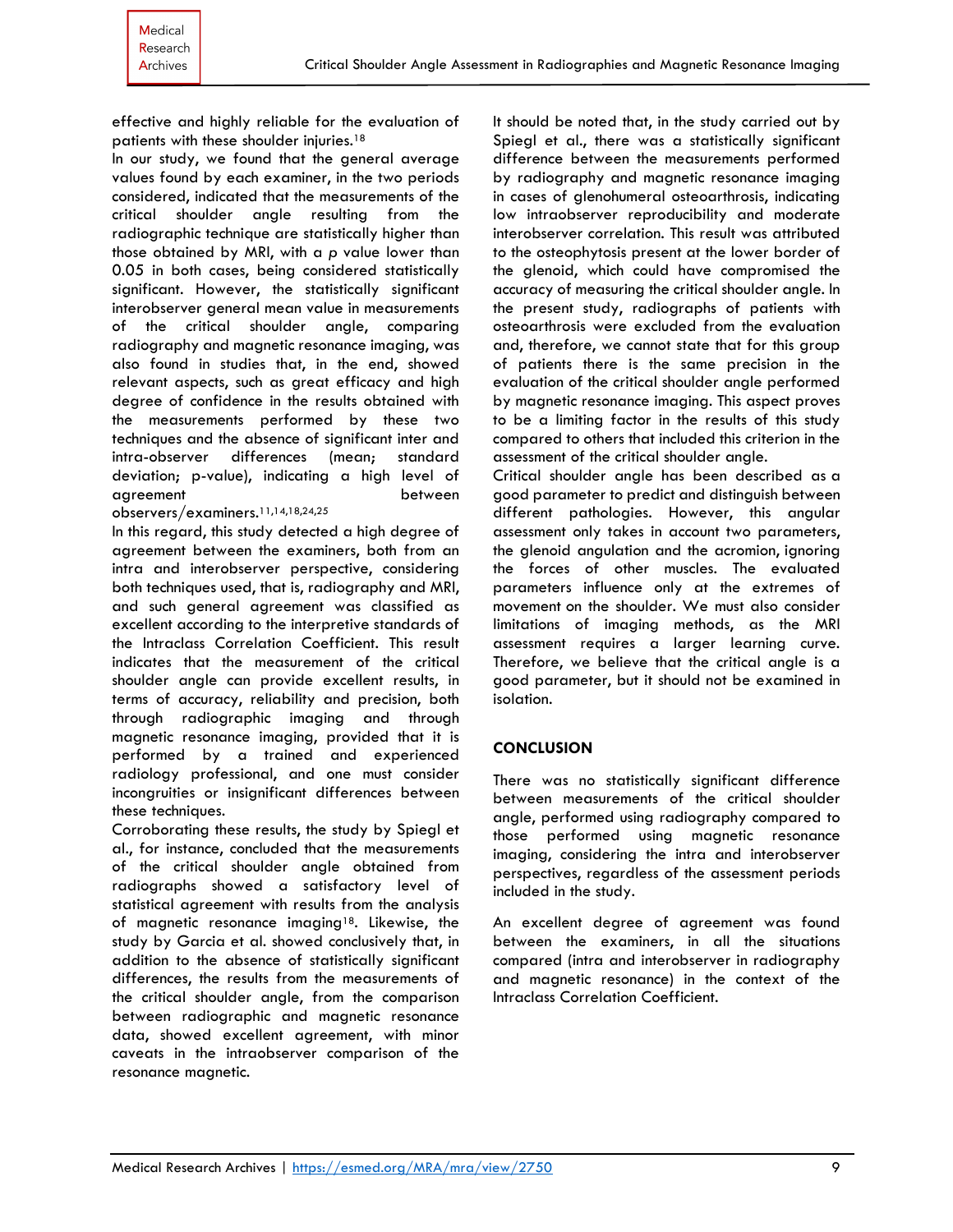#### **REFERENCES**

- 1. Souza MC, Jorge RT, Jones A, Lombardi Júnior I, Natour J. *Progressive resistance training in patients with shoulder impingement syndrome: literature review*. Reumatismo, 2009;61(2):84- 9.
- 2. Brennan GP, Prent EC, Cleland JA. *Description of clinical outcomes and postoperative utilization of physical therapy services within 4 categories of shoulder surgery*. J Orthop Sports Phys Ther. 2010;40(1):20-9.
- 3. Watson J, Helliwell P, Morton V, Adebajo A, Dickson J, Russel I, Torgerson D*. Shoulder acute pain in primary healthcare: is retraining effective for GP principals? SAPPHIRE: a randomized controlled trial*. Rheumatology (Oxford), 2008;47(12):1795-1802.
- 4. Feitosa ALM, Silva CC. *Prevalência das síndromes dolorosas do ombro em pacientes atendidos em uma clínica privada de fisioterapia em Teresina – PI*. Rev. Saúde em Foco, 2015;2(1):12-24.
- 5. Matthews TJW, Hand GC, Rees JL, Athanasou NA, Carr AJ. *Pathology of the torn rotator cuff tendon. Reduction in potential for repair as tear size increases*. J Bone Joint Surg Br. 2006;88(4):489-95.
- 6. Tétreault P, Krueger A, Zurakowski D, Gerber C. *Glenoid version and rotator cuff tears*. J Orthop Res Off Publ Orthop Res Soc. 2004;22(1):202-7.
- 7. Bhatia DN, Debeer JF, Toit DF du*. Association of a large lateral extension of the acromion with rotator cuff tears*. J Bone Joint Surg Am. 2006;88(8):1889-90.
- 8. Nyffeler RW, Werner CML, Sukthankar A, Schmid MR, Geber C. *Association of a large lateral extension of the acromion with rotator cuff tears.* J Bone Joint Surg Am. 2006;88(4):800-5.
- 9. Gerber C, Snedeker JG, Baumgartner D, Viehöfer AF. *Supraspinatus tendon load during abduction is dependent on the size of the critical shoulder angle: a biomechanical analysis.* J Orthop Res Off Publ Orthop Res Soc. 2014;32(7):952-7.
- 10. Moor BK, Bouaicha S, Rothenfluh DA, Sukthankar A, Gerber C. *Is there an association between the individual anatomy of the scapula and the development of rotator cuff tears or osteoarthritis of the glenohumeral joint?: a radiological study of the critical shoulder angle.* Bone Joint J. 2013;95-B(7):935-41.
- 11. Li H, Chen Y, Chen J, Hua Y, Chen S. *Large critical shoulder angle has higher risk of tendon retear after arthroscopic rotator cuff repair.* Am J Sports Med. 2018;46(8):1892-1900.
- 12. Balke M, Liem D, Greshake O, Hoeher J, Bouillon B, Banerjee M. *Differences in acromial morphology of shoulders in patients with degenerative and traumatic supraspinatus tendon tears*. Knee Surg Sports Traumatol Arthrosc Off J ESSKA. 2016;24(7):2200-5.
- 13. Daggett M, Werner B, Collin P, Gauci M-O, Chaoui J, Walch G. *Correlation between glenoid inclination and critical shoulder angle: a radiographic and computed tomography study*. J Shoulder Elbow Surg. 2015;24(12):1948- 53.
- 14. Heuberer PR, Plachel F, Willinger L, Moroder P, Laky B, Pauzenberger L, Lomoschitz F, Ander W. *Critical shoulder angle combined with age predict five shoulder pathologies: a retrospective analysis of 1000 cases.* BMC Musculoskelet Disord. 2017;18(259):1-9.
- 15. Kim JR, Ryu KJ, Hong IT, Kim BK, Kim JH. *Can a high acromion index predict rotator cuff tears?* Int Orthop. 2012;36(5):1019-24.
- 16. Moor BK, Wieser K, Slankamenac K, Gerber C, Bouaicha S. *Relationship of individual scapular anatomy and degenerative rotator cuff tears.* J Shoulder Elbow Surg. 2014;23(4):536- 41.
- 17. Pandey V, Vijayan D, Tapashetti S, Agarwal L, Kamath A, Acharya K, Maddukuri S, Willems WJ. *Does scapular morphology affect the integrity of the rotator cuff?* J Shoulder Elbow Surg. 2016;25(3):413-21.
- 18. Spiegl UJ, Horan MP, Smith SW, Ho CP, Millett PJ. *The critical shoulder angle is associated with rotator cuff tears and shoulder osteoarthritis and is better assessed with radiographs over MRI.* Knee Surg Sports Traumatol Arthrosc. 2016;24(7):2244-51.
- 19. Gomide LC, Carmo TC, Bergo GHM, Oliveira GA, Macedo IS. *Associação entre o ângulo crítico do ombro e lesão do manguito rotador: um estudo epidemiológico retrospectivo*. Rev Bras Ortop. 2017;52(4):423-7.
- 20. Bjarnison AO, Sorensen TJ, Kallemose T, Barfod KW. *The critical shoulder angle is associated with osteoarthritis in the shoulder but not rotator cuff tears: a retrospective casecontrol study.* J Shoulder Elbow Surg. 2017;26(12):2097-102.